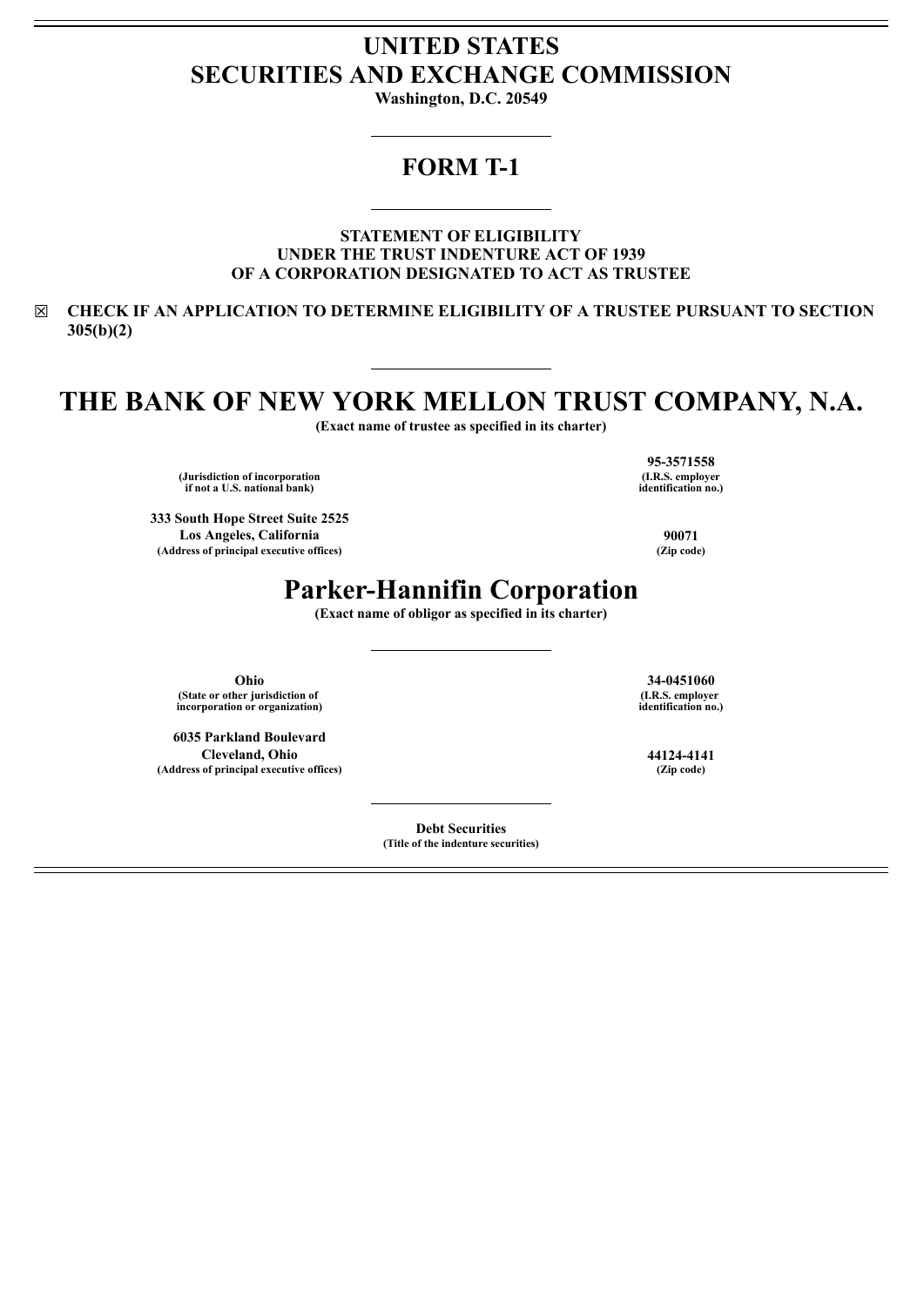#### **1. General information. Furnish the following information as to the trustee:**

#### **(a) Name and address of each examining or supervising authority to which it is subject.**

Name Address and Address and Address and Address and Address and Address and Address and Address and Address and Address and Address and Address and Address and Address and Address and Address and Address and Address and A Comptroller of the Currency United States Department of the Treasury Washington, DC 20219 Federal Reserve Bank San Francisco, CA 94105

Federal Deposit Insurance Corporation Washington, DC 20429

**(b) Whether it is authorized to exercise corporate trust powers.**

Yes.

#### **2. Affiliations with Obligor.**

**If the obligor is an affiliate of the trustee, describe each such affiliation.**

None.

#### **16. List of Exhibits.**

Exhibits identified in parentheses below, on file with the Commission, are incorporated herein by reference as an exhibit hereto, pursuant **to Rule 7a-29 under the Trust Indenture Act of 1939 (the "Act").**

- 1. A copy of the articles of association of The Bank of New York Mellon Trust Company, N.A., formerly known as The Bank of New York Trust Company, N.A. (Exhibit 1 to Form T-1 filed with Registration Statement No. 333-121948 and Exhibit 1 to Form T-1 filed with Registration Statement No. 333-152875).
- 2. A copy of certificate of authority of the trustee to commence business. (Exhibit 2 to Form T-1 filed with Registration Statement No.333-121948).
- 3. A copy of the authorization of the trustee to exercise corporate trust powers (Exhibit 3 to Form T-1 filed with Registration Statement No.333-152875).
- 4. A copy of the existing by-laws of the trustee (Exhibit 4 to Form T-1 filed with Registration Statement No. 333-229762).
- 6. The consent of the trustee required by Section 321(b) of the Act (Exhibit 6 to Form T-1 filed with Registration Statement No. 333-152875).
- 7. A copy of the latest report of condition of the Trustee published pursuant to law or to the requirements of its supervising or examining authority.

 $- 2 -$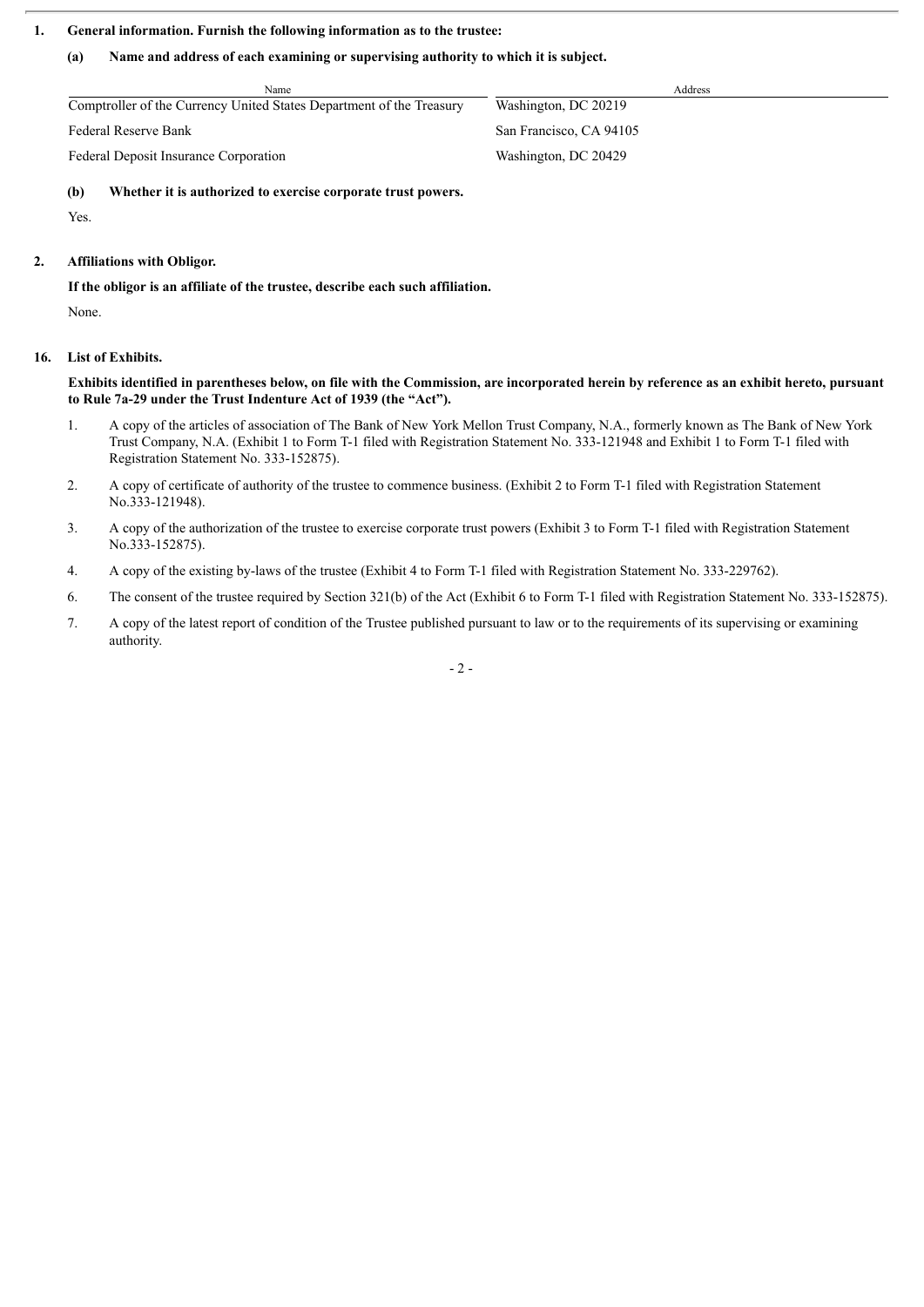SIGNATURE

Pursuant to the requirements of the Act, the trustee, The Bank of New York Mellon Trust Company, N.A., a banking association organized and existing under the laws of the United States of America, has duly caused this statement of eligibility to be signed on its behalf by the undersigned, thereunto duly authorized, all in the City of Chicago, and State of Illinois, on the 1st day of June, 2022.

> THE BANK OF NEW YORK MELLON TRUST COMPANY, N.A.

By: /s/ Ann Dolezal

Name: Ann Dolezal Title: Vice President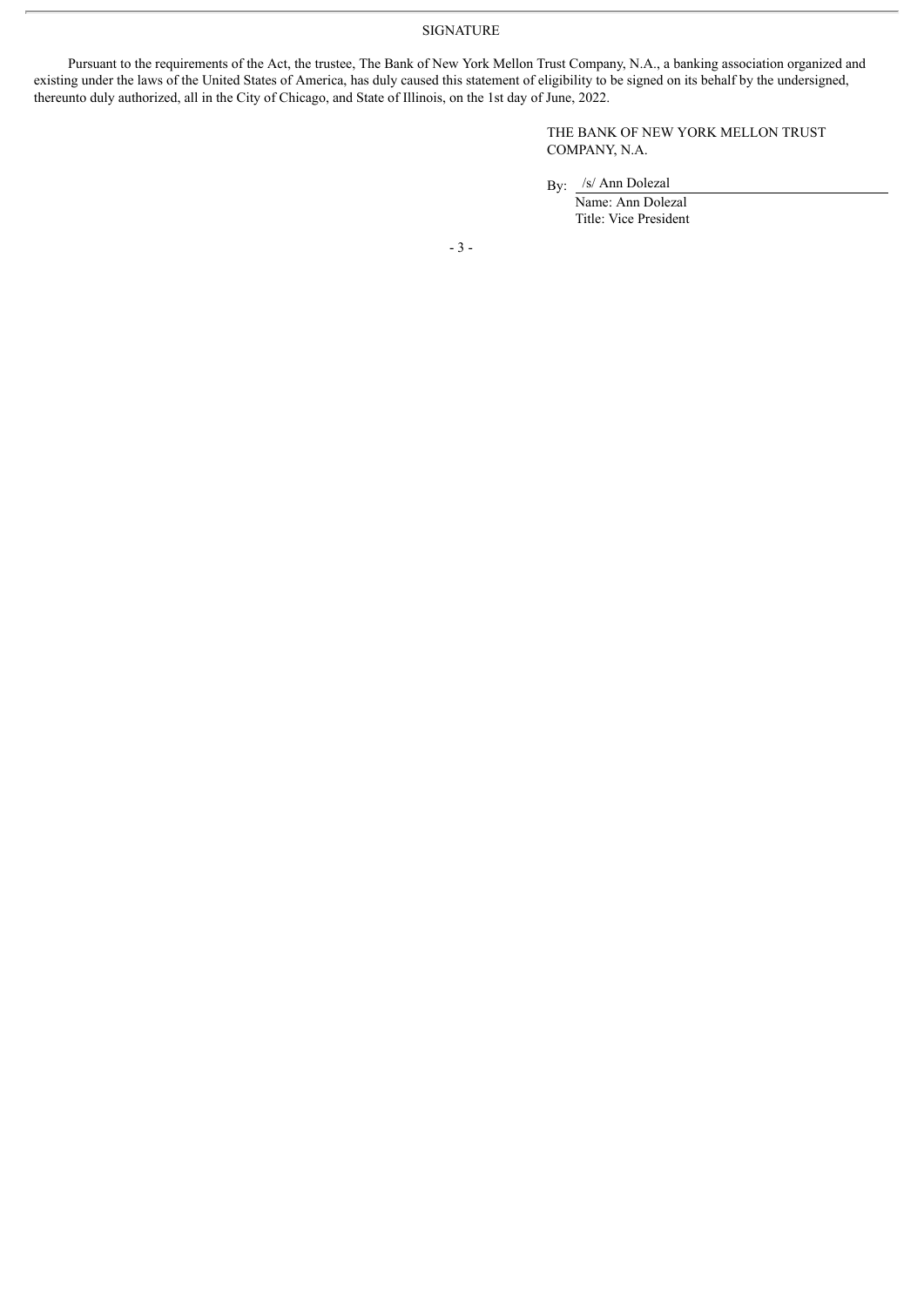#### Consolidated Report of Condition of THE BANK OF NEW YORK MELLON TRUST COMPANY, N.A. of 333 South Hope Street, Suite 2525, Los Angeles, CA 90071

At the close of business March 31, 2022, published in accordance with Federal regulatory authority instructions.

|                                                                              | Dollar amounts<br>in thousands |
|------------------------------------------------------------------------------|--------------------------------|
| <b>ASSETS</b>                                                                |                                |
| Cash and balances due from depository institutions:                          |                                |
| Noninterest-bearing balances and currency and coin                           | 32,548                         |
| Interest-bearing balances                                                    | 404,559                        |
| Securities:                                                                  |                                |
| Held-to-maturity securities                                                  | $\theta$                       |
| Available-for-sale debt securities                                           | 50,736                         |
| Equity securities with readily determinable fair values not held for trading | $\theta$                       |
| Federal funds sold and securities                                            |                                |
| purchased under agreements to resell:                                        |                                |
| Federal funds sold in domestic offices                                       | $\overline{0}$                 |
| Securities purchased under agreements to resell                              | $\mathbf{0}$                   |
| Loans and lease financing receivables:                                       |                                |
| Loans and leases held for sale                                               | $\boldsymbol{0}$               |
| Loans and leases, held for investment                                        | $\mathbf{0}$                   |
| LESS: Allowance for loan and lease losses                                    | $\mathbf{0}$                   |
| Loans and leases held for investment, net of allowance                       | 0                              |
| Trading assets                                                               | $\Omega$                       |
| Premises and fixed assets (including capitalized leases)                     | 18,592                         |
| Other real estate owned                                                      | $\Omega$                       |
| Investments in unconsolidated subsidiaries and associated companies          | $\theta$                       |
| Direct and indirect investments in real estate ventures                      | $\theta$                       |
| Intangible assets                                                            | 856,313                        |
| Other assets                                                                 | 88,428                         |
| <b>Total assets</b>                                                          | \$1,451,176                    |

1